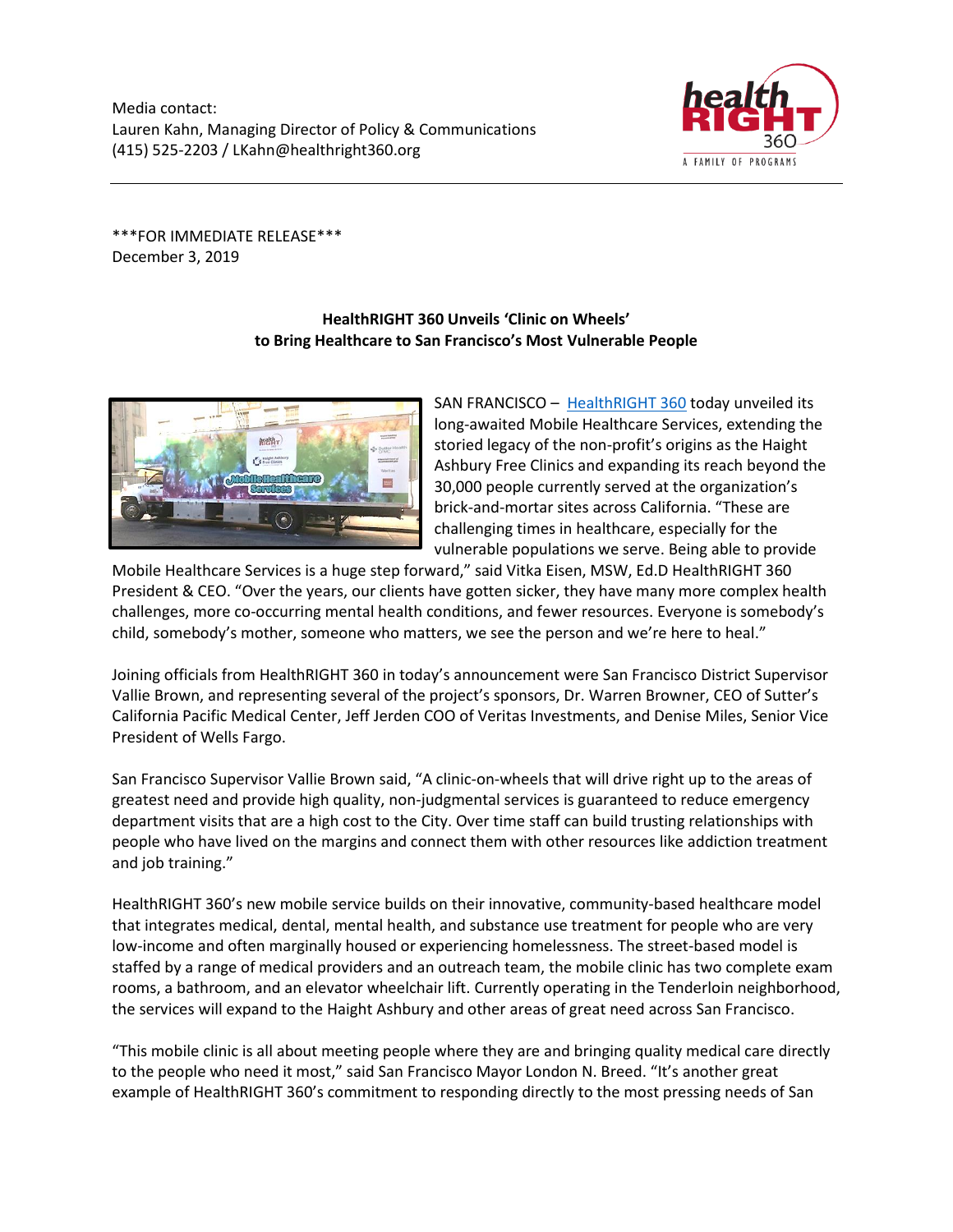

Franciscans, and demonstrates the importance of nonprofit organizations, the private sector, and government working together."

"We already held a couple of soft-launch mobile events, and not only did our existing patients come by but we saw dozens of walk-ins, many of whom had not received medical or dental care for quite some time," Eisen said. "We meet people wherever they are in life, without judgment, and it engenders a degree of trust among our clients that enables us to provide great depth of care."

"Sutter and CPMC are proud to provide funds to help acquire and equip this medical bus. HealthRIGHT 360 addresses the healthcare needs of the City's homeless population, including medical issues related to complications from behavioral health and substance use issues, with a focus on people seeking services in the high-need Tenderloin neighborhood," said Dr. Warren Browner, CEO of Sutter's California Pacific Medical Center.

"Wells Fargo believes that everyone deserves compassionate care," says Denise Miles, community relations senior consultant for Wells Fargo. "We are proud to support HealthRIGHT 360 in their effort to provide Mobile Healthcare Service to low-income patients and individuals experiencing homelessness."

Said Yat-Pang Au, CEO of Veritas Investments: "As a San Francisco company, it's a privilege to give back to our community and support HealthRight360's innovative new mobile healthcare clinic on wheels. This clinic is providing essential services to the more vulnerable San Franciscans experiencing homelessness and addiction."

Dr. Ana Valdés, Chief Healthcare Officer for HealthRIGHT 360 said, "Bringing our holistic, whole person view of healthcare to people exactly where they are is true patient-centered care and a key addition to San Francisco's safety net that we have been a part of for over 50 years. Along with our core health services through the mobile site, I see expanding our collaborations with other social service resources to address not only healthcare needs but also those social determinants that hinder a person's ability to be healthy. Our goal is to demonstrate this first mobile clinic as a successful model and expand with more for San Francisco and the Bay Area. We've raised a large portion of our initial costs, with a larger goal of raising \$1 million."

The HealthRIGHT 360 Mobile Medical Clinic was anchored by a significant anonymous donor and followon funding from Sutter Health CPMC, San Francisco apartment operator Veritas Investments, and Wells Fargo Bank. For those who want to be a part of this exciting opportunity, contact: Shabana Siegel, Vice President of Philanthropy at Ssiegel@healthright360.org or (415) 361-5108.

## **About HealthRIGHT 360**

HealthRIGHT 360 is a statewide healthcare organization headquartered in San Francisco, that for over 50 years has provided nonjudgmental, compassionate healthcare for people in need, often during the most bleak and isolated periods of their lives. Patients and clients who turn to us have lived through years of homelessness, poverty, addiction, incarceration, and untreated medical and mental health issues.